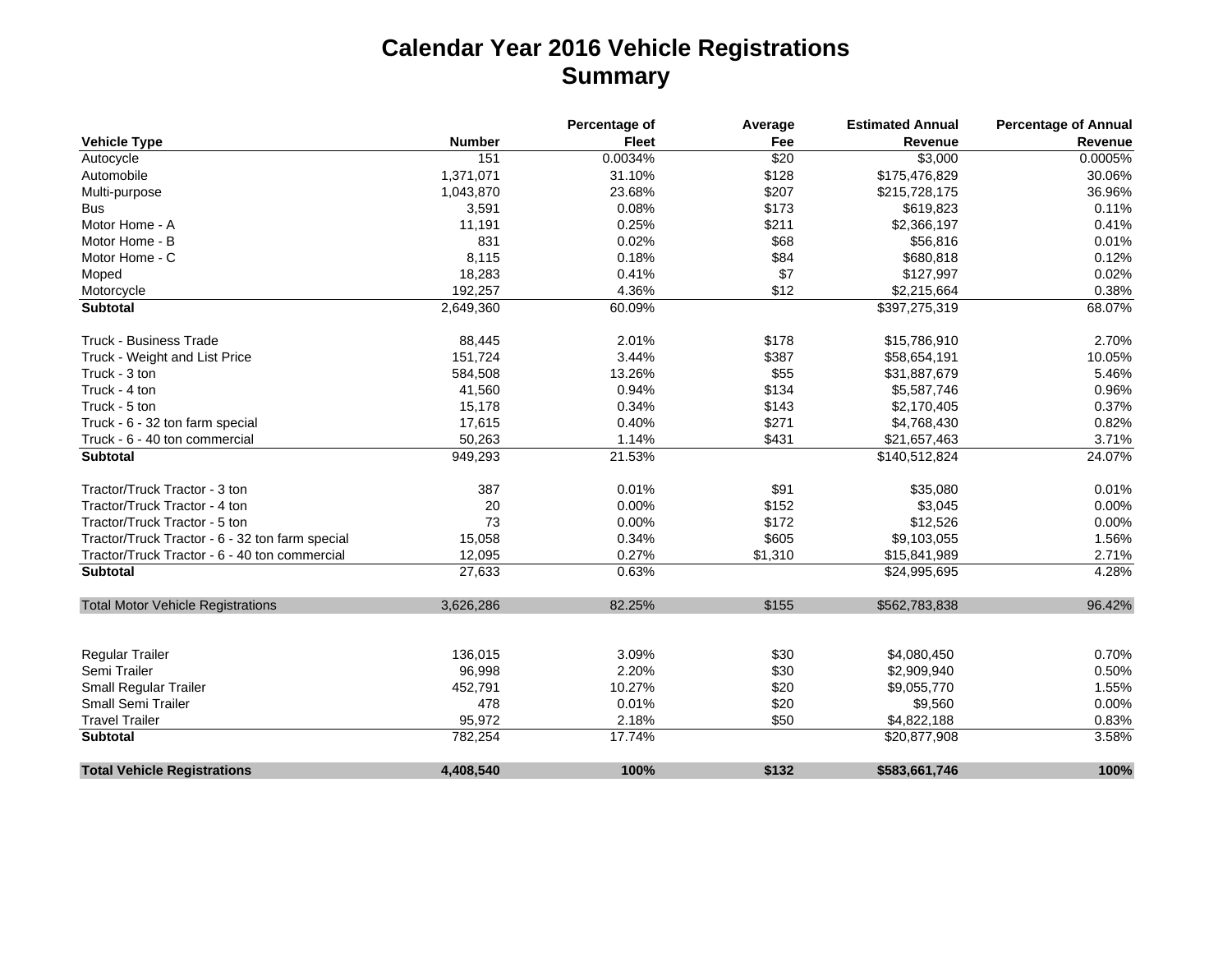## **2016 Vehicle Registrations by County**

|                              | Autocycle | <b>Automobile</b> | <b>Bus</b>       | <b>Moped</b> | Motor     | <b>Motor</b>         | <b>Motor</b> | Motorcycle     | Multi-          | <b>Regular</b> | Semi           | <b>Small Regular</b> | <b>Small Semi</b>   | <b>Truck</b>   | <b>Travel</b>  | <b>Truck</b>    | <b>Truck - Business</b> | <b>Truck - Weight</b> | Grand            |
|------------------------------|-----------|-------------------|------------------|--------------|-----------|----------------------|--------------|----------------|-----------------|----------------|----------------|----------------------|---------------------|----------------|----------------|-----------------|-------------------------|-----------------------|------------------|
| County                       |           |                   |                  |              | Home - A  | Home - B             | Home - C     |                | purpose         | <b>Trailer</b> | <b>Trailer</b> | <b>Trailer</b>       | Trailer             | <b>Tractor</b> | <b>Trailer</b> |                 | Trade                   | and List              | Total            |
| Adair                        |           | 3.180             |                  | 48           | 30        |                      | 21           | 500            | 2.438           | 653            | 835            | 1,350                |                     | 218            | 328            | 3.23C           | 447                     | 512                   | 13,806           |
| <b>Adams</b>                 |           | 1,630             |                  | 65           | 22        |                      | 20           | 371            | 1,368           | 544            | 379            | 793                  |                     | 116            | 254            | $2,00^{\circ}$  | 258                     | 208                   | 8,034            |
| <b>Ilamakee</b>              |           | 6,075             | 9                | 81           | 44        |                      | 41           | 958            | 5,156           | 803            | 867            | 3,543                |                     | 136            | 597            | 5,118           | 720                     | 705                   | 24,861           |
| Appanoose                    |           | 5,474             | 23               | 54           | 62        |                      | 31           | <b>769</b>     | 3,917           | 798            | 549            | 2,315                |                     | 85             | 562            | 4,684           | 371                     | 594                   | 20,293           |
| Audubon                      |           | 2,42;             | 6                | 26           | 24        |                      | 16           | 466            | 2,012           | 526            | 712            | 1,195                | 5                   | 252            | 308            | 2,277           | 526                     | 338                   | 11,113           |
| Benton                       |           | 12,38             | 14               | 143          | 134       | 10                   | 81           | 1,982          | 8,509           | 1,610          | 1,288          | 5,978                | $\mathbf{1}$        | 339            | 1,25           | 8,63'           | 851                     | 1,394                 | 44,605           |
| Black Hawk                   |           | 55,099            | $\overline{217}$ | 515          | 357       | 46                   | 288          | 7,173          | 40,407          | 3,586          | 1,932          | 16,939               | 8                   | 499            | 3,23           | 22,060          | 2,003                   | 5,786                 | 160,152          |
| Boone                        |           | 12,297            | 28               | 302          | 154       | $\overline{4}$       | 98           | 1,989          | 8,790           | 1.775          | 614            | 5,651                | $\overline{c}$      | 247            | 1,189          | 7,646           | 754                     | 1,566                 | 43,107           |
| Bremer                       | 3         | 10.543            | 17               | 210          | 92        | 3                    | 56           | 1,618          | 8,251           | 1,271          | 1.031          | 5,424                | $\overline{2}$      | 288            | 1,124          | 6,726           | 841                     | 1,381                 | 38,881           |
| <b>Buchanar</b>              |           | 9,387<br>8,085    | 17<br>19         | 151<br>76    | 88<br>66  | 8                    | 73<br>29     | 1,391          | 6,100<br>7,216  | 1,325          | 967<br>1,082   | 4,802<br>3,447       | 3<br>1 <sup>1</sup> | 313<br>370     | 996<br>671     | 6,463<br>5,491  | 677<br>722              | 1,160<br>971          | 33,922<br>30,597 |
| Buena Vista<br><b>Butler</b> |           | 6.43'             | 12               | 123          | 56        | 5                    | 59           | 1,189<br>1,371 | 5,216           | 1,156<br>1.141 | 704            | 4,153                |                     | 299            | 898            | 5,51            | 623                     | 69                    | 27,296           |
| Calhour                      |           | 4,669             | 9                | 101          | 57        |                      | 47           | 881            | 3,126           | 642            | 1,109          | 2,283                | 3                   | 383            | 562            | 3,74            | 664                     | 504                   | 18,790           |
| Carroll                      |           | 8,420             | 16               | 233          | 76        |                      | 53           | 1,054          | 7,547           | 1,275          | 2,291          | 3,315                | 5                   | 544            | 862            | 5,91'           | 1,467                   | 1.144                 | 34,217           |
| Cass                         |           | 5,886             | 21               | 169          | 57        |                      | 44           | 1,095          | 4,747           | 855            | 1,171          | 2,392                | 10                  | 238            | 562            | 4,822           | 776                     | 725                   | 23,576           |
| Cedar                        |           | 8.68              | 18               | 164          | 96        |                      | 66           | 1.434          | 6.077           | 1.444          | 1,322          | 4.065                |                     | 284            | 828            | 5.946           | 682                     | 1.138                 | 32,255           |
| Cerro Gordo                  |           | 19.923            | 37               | 492          | 166       | 15                   | 122          | 3,051          | 15, 18'         | 2,155          | 1,062          | 7,382                | $\overline{4}$      | 373            | 1,495          | 9,662           | 1.103                   | 1.844                 | 64,067           |
| Cherokee                     |           | 5,213             | 10               | 156          | 60        |                      | 43           | 910            | 4,193           | 1,054          | 988            | 2,500                | 3                   | 290            | 559            | 4,182           | 659                     | 663                   | 21,486           |
| Chickasaw                    |           | 5,778             |                  | 137          | 44        |                      | 37           | 920            | 4,351           | 1,088          | 1,710          | 3,208                |                     | 318            | 595            | 4,82            | 768                     | 546                   | 24,342           |
| Clarke                       |           | 4,312             | 9                | 19           | 26        |                      | 33           | 478            | 2,915           | 491            | 573            | 1,498                | 3                   | 72             | 412            | 3,365           | 196                     | 519                   | 14,923           |
| $\overline{\phantom{a}}$ lay |           | 7,294             | 21               | 266          | 72        | 6                    | 57           | 1,471          | 6,305           | 991            | 1,045          | 3,777                | 6                   | 371            | 746            | 5,20            | 679                     | 833                   | 29,145           |
| Clayton                      |           | 7,732             | 10               | 123          | 66        | $\overline{7}$       | 54           | 1,402          | 6,049           | 1,032          | 1,433          | 4,374                | 9                   | 238            | 769            | 6,271           | 939                     | 1,069                 | 31,578           |
| Clinton                      | <b>R</b>  | 21,494            | 24<br>15         | 403          | 177       | 11                   | 140          | 3,348          | 15,384          | 1,846          | 1,609          | 8,587                | 8                   | 393            | 1,676          | 11,987          | 821<br>984              | 2,69'                 | 70,605           |
| Crawford<br><b>Dallas</b>    |           | 6,709<br>34,172   | 102              | 133<br>233   | 52<br>278 | $\overline{4}$<br>15 | 37<br>151    | 988<br>3,542   | 5,838<br>30,515 | 1,042<br>2,495 | 1,313<br>678   | 2,616<br>7,936       | 6<br>11             | 365<br>321     | 642<br>1,635   | 5,460<br>10.449 | .598                    | 895<br>4.225          | 27,099<br>98,359 |
| Davis                        |           | 3,04              | -9               | 59           | 40        | $\overline{2}$       | 27           | 442            | 2,448           | 631            | 677            | 1,613                | $\overline{2}$      | 87             | 415            | 3,459           | 363                     | 372                   | 13,689           |
| Decatur                      |           | 3,149             | 10               | 26           | 38        | $\overline{4}$       | 26           | 431            | 2,269           | 386            | 696            | 1,335                | $\overline{4}$      | 98             | 366            | 2,998           | 319                     | 254                   | 12,409           |
| Delaware                     |           | 8,235             | 15               | 107          | 76        |                      | 65           | 1,388          | 6,175           | 1,530          | 939            | 3,640                | 5                   | 254            | 798            | 6,195           | 998                     | 957                   | 31,378           |
| Des Moines                   |           | 17.65'            | 54               | 137          | 144       | 10                   | 101          | 2,957          | 13,306          | 1,384          | 1,063          | 7.439                | 10                  | 197            | 955            | 10,213          | 820                     | 1,969                 | 58,411           |
| Dickinson                    |           | 7,962             | 26               | 352          | 103       | 8                    | 61           | 1,558          | 7,730           | 1,483          | 565            | 6,258                | $\overline{7}$      | 263            | 724            | 5,138           | 846                     | 997                   | 34,082           |
| Dubuque                      | 4         | 41,324            | 58               | 385          | 262       | 22                   | 202          | 5,210          | 33,971          | 4,055          | 1,205          | 11.284               | 15                  | 324            | 2,312          | 15,880          | 2.320                   | 5,503                 | 124,336          |
| :mmet                        |           | 4,201             | 20               | 156          | 47        |                      | 24           | 862            | 3,420           | 657            | 684            | 2,277                | $\overline{4}$      | 243            | 457            | 3,222           | 400                     | 493                   | 17,169           |
| ayette <sup>:</sup>          |           | 8,990             | 22               | 191          | 81        |                      | 62           | 1,356          | 6,642           | 1,307          | 1,113          | 4,091                | $\overline{2}$      | 279            | 884            | 6,531           | 815                     | 933                   | 33,311           |
| loyd                         |           | 7,31              | 15               | 148          | 78        |                      | 61           | 1,352          | 5,335           | 1,305          | 494            | 3,722                |                     | 260            | 794            | 5,086           | 522                     | 674                   | 27,162           |
| ranklin                      |           | 4,25'             | 25               | 105          | 45        |                      | 37           | 753            | 3,718           | 921            | 733            | 2,210                | 2                   | 289            | 508            | 3,644           | 555                     | 492                   | 18,291           |
| remont                       |           | 3,38              | 11               | 10           | 52        |                      | 20           | 588            | 2,394           | 760            | 383            | 1,835                | 6<br>5              | 167            | 328            | 2,900           | 359<br>514              | 576                   | 13,777<br>17,199 |
| reene<br><b>Grundy</b>       |           | 4,275<br>5,263    | 10<br>17         | 103<br>163   | 73<br>49  | 5                    | 31<br>40     | 761<br>868     | 2,965<br>4,311  | 878<br>1,039   | 812<br>755     | 2,033<br>2.737       |                     | 388<br>415     | 464<br>62      | 3,397<br>3,920  | 683                     | 484<br>822            | 21,709           |
| <b>Guthrie</b>               |           | 4,931             | 6                | 58           | 85        |                      | 42           | 804            | 3,874           | 1,095          | 642            | 2,885                | $\overline{4}$      | 248            | 659            | 3,961           | 574                     | 633                   | 20,503           |
| Hamilton                     |           | 7,079             | 9                | 124          | 66        |                      | 69           | 1,072          | 5,223           | 864            | 944            | 3,297                | $\overline{2}$      | 342            | 816            | 4,731           | 784                     | 792                   | 26,222           |
| Hancock                      |           | 5,092             | 17               | 245          | 62        |                      | 53           | 1,078          | 4,032           | 746            | 789            | 2,811                | $\overline{2}$      | 268            | 604            | 3,861           | 603                     | 481                   | 20,744           |
| <b>Hardin</b>                |           | 7,23              | 31               | 253          | 94        |                      | 53           | 1,255          | 5,824           | ,022           | , 390          | 3,473                | 8                   | 442            | 866            | 5,561           | 0.058                   | 905                   | 29,471           |
| Harrisor                     |           | 7,151             | 14               | 60           | 79        |                      | 63           | 1,182          | 4,964           | 993            | 836            | 3,228                | 4                   | 193            | 817            | 5,507           | 712                     | 1,041                 | 26,848           |
| lenry                        |           | 8,616             | 32               | 122          | 83        |                      | 53           | 1,439          | 6,154           | 894            | 711            | 3,397                | 3                   | 137            | 699            | 6,111           | 514                     | 915                   | 29,884           |
| łoward                       |           | 4,295             | 5                | 88           | 45        |                      | 30           | 785            | 3,677           | 778            | 767            | 2,104                | $\overline{4}$      | 199            | 511            | 3,674           | 529                     | 339                   | 17,837           |
| lumboldt                     |           | 4.16              | 8                | 115          | 38        | 6                    | 42           | 1.059          | 3,420           | 750            | 774            | 2.294                |                     | 236            | 45             | 3,27            | 604                     | 487                   | 17,728           |
| da                           |           | 2,939             | 9                | 65           | 14        |                      | 12           | 483            | 2,513           | 615            | 861            | 1,563                | 2                   | 253            | 376            | 2,694           | 428                     | 582                   | 13,410           |
| owa                          | っ         | 7.705<br>9,21     | 34<br>15         | 135<br>92    | 84<br>100 | 8<br>9               | 52<br>68     | 1,117<br>1,514 | 5,775<br>7,034  | 1,068<br>1,199 | 787<br>1,197   | 3,328<br>4,364       | g                   | 236            | 673<br>820     | 5.760<br>6,806  | 676<br>854              | 890<br>1,031          | 28,337           |
| Jackson<br>Jasper            |           | 16,592            | 23               | 166          | 146       | 12                   | 112          | 2,969          | 11,652          | 1,829          | 1,389          | 6,006                |                     | 155<br>396     | 1,60           | 9,856           | 1,048                   | 1,791                 | 34,477<br>55,592 |
| Jefferson                    |           | 7,569             | 20               | 92           | 65        | 12                   | 56           | 1,088          | 4,875           | 865            | 514            | 2,437                | 5                   | 114            | 465            | 4,309           | 374                     | 487                   | 23,347           |
| Johnson                      |           | 56,911            | 236              | 1,163        | 290       | 37                   | 206          | 5,979          | 40,022          | 2,732          | 1,362          | 10,101               | 9                   | 321            | 1,608          | 15,010          | 1,702                   | 4,220                 | 141,911          |
| lones                        |           | 8,809             | 22               | 147          | 108       |                      | 77           | 1,519          | 6,711           | 1,429          | 673            | 4,194                | 3                   | 148            | 813            | 6,368           | 658                     | 944                   | 32,630           |
| (eokuk                       |           | 4,43              | 6                | 65           | 58        | $\mathbf{1}$         | 41           | 799            | 3,389           | 639            | 994            | 2,213                | 8                   | 270            | 570            | 4,205           | 671                     | 476                   | 18,841           |
| <b>Cossuth</b>               |           | 6.801             | 28               | 219          | 92        | $\overline{4}$       | 54           | 1.417          | 5,627           | 1.449          | 1,374          | 4.239                | 3                   | 649            | 72'            | 5,841           | 1.249                   | 643                   | 30,412           |
| .ee                          |           | 15,488            | 46               | 163          | 170       | 9                    | 121          | 2,614          | 11,184          | 1,787          | 952            | 6,229                | 8                   | 151            | 986            | 11,180          | 593                     | 1,939                 | 53,621           |
| .inn                         | 11        | 101,585           | 185              | 751          | 696       | 50                   | 448          | 11,884         | 73,559          | 5,610          | 1,884          | 21,970               | 18                  | 556            | 4,41'          | 33,779          | 3,726                   | 9,084                 | 270,207          |
| ouisa.                       |           | 5,176             | 9                | 44           | 48        | $\overline{4}$       | 40           | 772            | 3,672           | 673            | 510            | 3,059                | $\overline{4}$      | 139            | 510            | 4,072           | 349                     | 703                   | 19,784           |
| .ucas                        |           | 3,754             | 15               | 68           | 35        | 5                    | 50           | 652            | 2,708           | 763            | 313            | 1,885                |                     | 84             | 499            | 3,482           | 288                     | 397                   | 15,002           |
| yon.                         |           | 5,204             | 17               | 197          | 44        |                      | 23           | 940            | 4,609           | 848            | 1,153          | 2,403                |                     | 246            | 704            | 4,402           | 776                     | 40 <sub>C</sub>       | 21,973           |
| Aadisor                      |           | 6,698             | 13               | 61           | 81<br>122 | 6                    | 55           | 1,262          | 5,513           | 1,546          | 489            | 3,330                | 9                   | 151            | 820            | 5,741           | 665                     | 1,139                 | 27,583           |
| Aahaska<br>Marion            |           | 8,74<br>14.319    | 34<br>45         | 134<br>216   | 138       | 10<br>10             | 80<br>104    | 1,625<br>2.091 | 7,167<br>10.776 | 1,115<br>1.891 | 1,179<br>992   | 3,939<br>5.465       | 6<br>5              | 266<br>217     | 1,153<br>1,330 | 6,732<br>8.997  | 600<br>651              | 1,147<br>1.762        | 34,049<br>49,010 |
| Marshal                      | 5         | 16,910            | 32               | 114          | 140       | 9                    | 121          | 2,354          | 12,940          | 1,749          | 933            | 5,706                | $\overline{c}$      | 394            | 1,144          | 9,332           | 767                     | 1,812                 | 54,464           |
|                              |           |                   |                  |              |           |                      |              |                |                 |                |                |                      |                     |                |                |                 |                         |                       |                  |